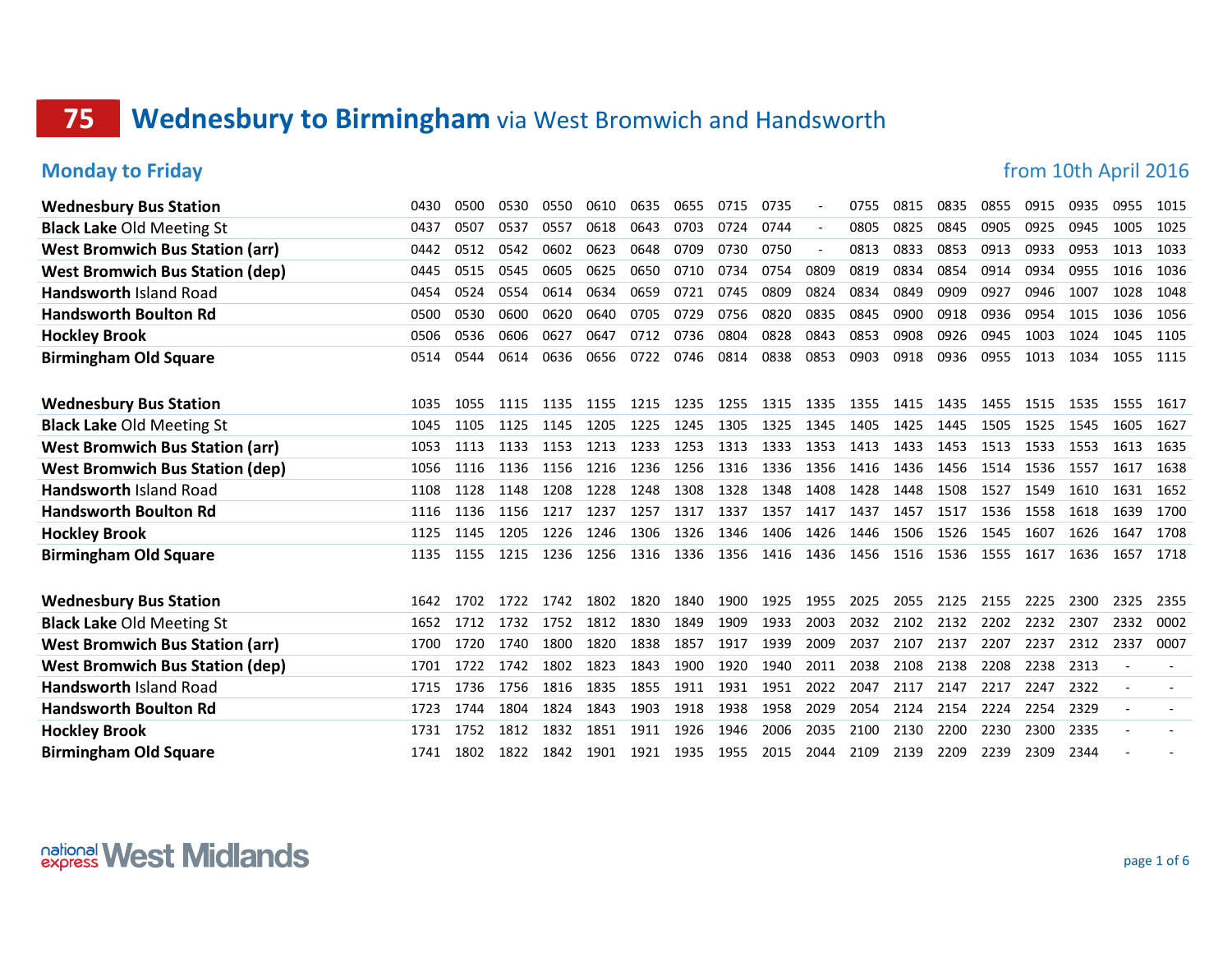## 75 Birmingham to Wednesbury via Handsworth and West Bromwich

## **Monday to Friday from** 10th April 2016

| <b>Birmingham Old Square</b>           |      |      |      | 0500 |                          | 0530 | 0600 | 0626 | 0650 | 0718 | 0740 | 0755 | 0815 | 0825 | 0850 | 0910 | 0930 | 0950 |
|----------------------------------------|------|------|------|------|--------------------------|------|------|------|------|------|------|------|------|------|------|------|------|------|
| <b>Hockley Brook</b>                   |      |      |      | 0506 | $\overline{\phantom{a}}$ | 0536 | 0607 | 0633 | 0657 | 0726 | 0748 | 0804 | 0824 | 0834 | 0859 | 0919 | 0939 | 0959 |
| <b>Handsworth Boulton Rd</b>           |      |      |      | 0513 | $\overline{\phantom{a}}$ | 0543 | 0614 | 0640 | 0704 | 0734 | 0757 | 0813 | 0833 | 0843 | 0908 | 0928 | 0949 | 1009 |
| <b>Handsworth Island Road</b>          |      |      |      | 0518 | $\sim$                   | 0548 | 0619 | 0645 | 0710 | 0740 | 0804 | 0820 | 0840 | 0850 | 0915 | 0935 | 0955 | 1015 |
| <b>West Bromwich Bus Station (arr)</b> |      |      |      | 0528 | $\overline{\phantom{a}}$ | 0558 | 0630 | 0656 | 0722 | 0752 | 0817 | 0833 | 0853 | 0903 | 0927 | 0947 | 1007 | 1027 |
| <b>West Bromwich Bus Station (dep)</b> | 0415 | 0445 | 0515 | 0528 | 0543                     | 0558 | 0635 | 0700 | 0722 | 0755 | 0820 | 0835 | 0853 | 0909 | 0929 | 0949 | 1009 | 1029 |
| <b>Black Lake Old Meeting St</b>       | 0420 | 0450 | 0520 | 0533 | 0548                     | 0603 | 0640 | 0705 | 0727 | 0801 | 0826 | 0841 | 0859 | 0915 | 0935 | 0955 | 1015 | 1035 |
| <b>Wednesbury Bus Station</b>          | 0427 | 0457 | 0527 | 0540 | 0555                     | 0611 | 0648 | 0713 | 0735 | 0809 | 0834 | 0849 | 0907 | 0923 | 0943 | 1003 | 1023 | 1043 |
| <b>Birmingham Old Square</b>           | 1009 | 1029 | 1049 | 1109 | 1129                     | 1149 | 1209 | 1229 | 1249 | 1309 | 1329 | 1349 | 1409 | 1429 | 1449 | 1509 | 1529 | 1550 |
| <b>Hockley Brook</b>                   | 1018 | 1038 | 1058 | 1118 | 1138                     | 1158 | 1218 | 1238 | 1258 | 1318 | 1338 | 1358 | 1418 | 1438 | 1458 | 1519 | 1539 | 1600 |
| <b>Handsworth Boulton Rd</b>           | 1028 | 1048 | 1108 | 1128 | 1148                     | 1208 | 1230 | 1250 | 1310 | 1330 | 1350 | 1410 | 1430 | 1450 | 1510 | 1532 | 1552 | 1612 |
| <b>Handsworth Island Road</b>          | 1034 | 1054 | 1114 | 1134 | 1154                     | 1214 | 1236 | 1256 | 1316 | 1336 | 1356 | 1416 | 1436 | 1456 | 1517 | 1539 | 1559 | 1620 |
| <b>West Bromwich Bus Station (arr)</b> | 1046 | 1106 | 1126 | 1146 | 1206                     | 1226 | 1248 | 1308 | 1328 | 1348 | 1408 | 1428 | 1448 | 1509 | 1529 | 1551 | 1611 | 1633 |
| <b>West Bromwich Bus Station (dep)</b> | 1049 | 1109 | 1129 | 1149 | 1209                     | 1229 | 1249 | 1309 | 1329 | 1349 | 1409 | 1429 | 1449 | 1509 | 1532 | 1552 | 1612 | 1635 |
| <b>Black Lake Old Meeting St</b>       | 1055 | 1115 | 1135 | 1155 | 1215                     | 1235 | 1255 | 1315 | 1335 | 1355 | 1415 | 1435 | 1455 | 1516 | 1539 | 1559 | 1619 | 1642 |
| <b>Wednesbury Bus Station</b>          | 1103 | 1123 | 1143 | 1203 | 1223                     | 1243 | 1303 | 1323 | 1343 | 1403 | 1423 | 1443 | 1503 | 1524 | 1547 | 1607 | 1627 | 1651 |
| <b>Birmingham Old Square</b>           | 1610 | 1630 | 1650 | 1708 | 1730                     | 1740 | 1752 | 1810 | 1835 | 1857 | 1921 | 1935 | 2005 | 2035 | 2110 | 2140 | 2210 | 2240 |
| <b>Hockley Brook</b>                   | 1621 | 1641 | 1701 | 1720 | 1742                     | 1752 | 1804 | 1822 | 1845 | 1907 | 1930 | 1944 | 2013 | 2043 | 2118 | 2148 | 2218 | 2248 |
| <b>Handsworth Boulton Rd</b>           | 1633 | 1653 | 1713 | 1731 | 1753                     | 1803 | 1815 | 1832 | 1855 | 1917 | 1939 | 1953 | 2021 | 2050 | 2125 | 2155 | 2225 | 2255 |
| <b>Handsworth Island Road</b>          | 1641 | 1701 | 1721 | 1739 | 1801                     | 1811 | 1822 | 1839 | 1902 | 1923 | 1945 | 1959 | 2026 | 2055 | 2130 | 2200 | 2230 | 2300 |
| <b>West Bromwich Bus Station (arr)</b> | 1654 | 1714 | 1734 | 1752 | 1814                     | 1824 | 1834 | 1851 | 1914 | 1934 | 1955 | 2009 | 2036 | 2105 | 2140 | 2210 | 2240 | 2310 |
| <b>West Bromwich Bus Station (dep)</b> | 1655 | 1715 | 1735 | 1755 | 1815                     |      | 1835 | 1855 | 1915 | 1935 | 1955 | 2015 | 2040 | 2110 | 2140 | 2210 | 2240 | 2310 |
| <b>Black Lake Old Meeting St</b>       | 1702 | 1722 | 1742 | 1802 | 1822                     |      | 1842 | 1902 | 1921 | 1941 | 2001 | 2020 | 2045 | 2115 | 2145 | 2215 | 2245 | 2315 |
| <b>Wednesbury Bus Station</b>          | 1711 | 1731 | 1751 | 1811 | 1831                     |      | 1851 | 1911 | 1929 | 1949 | 2009 | 2027 | 2052 | 2122 | 2152 | 2222 | 2252 | 2322 |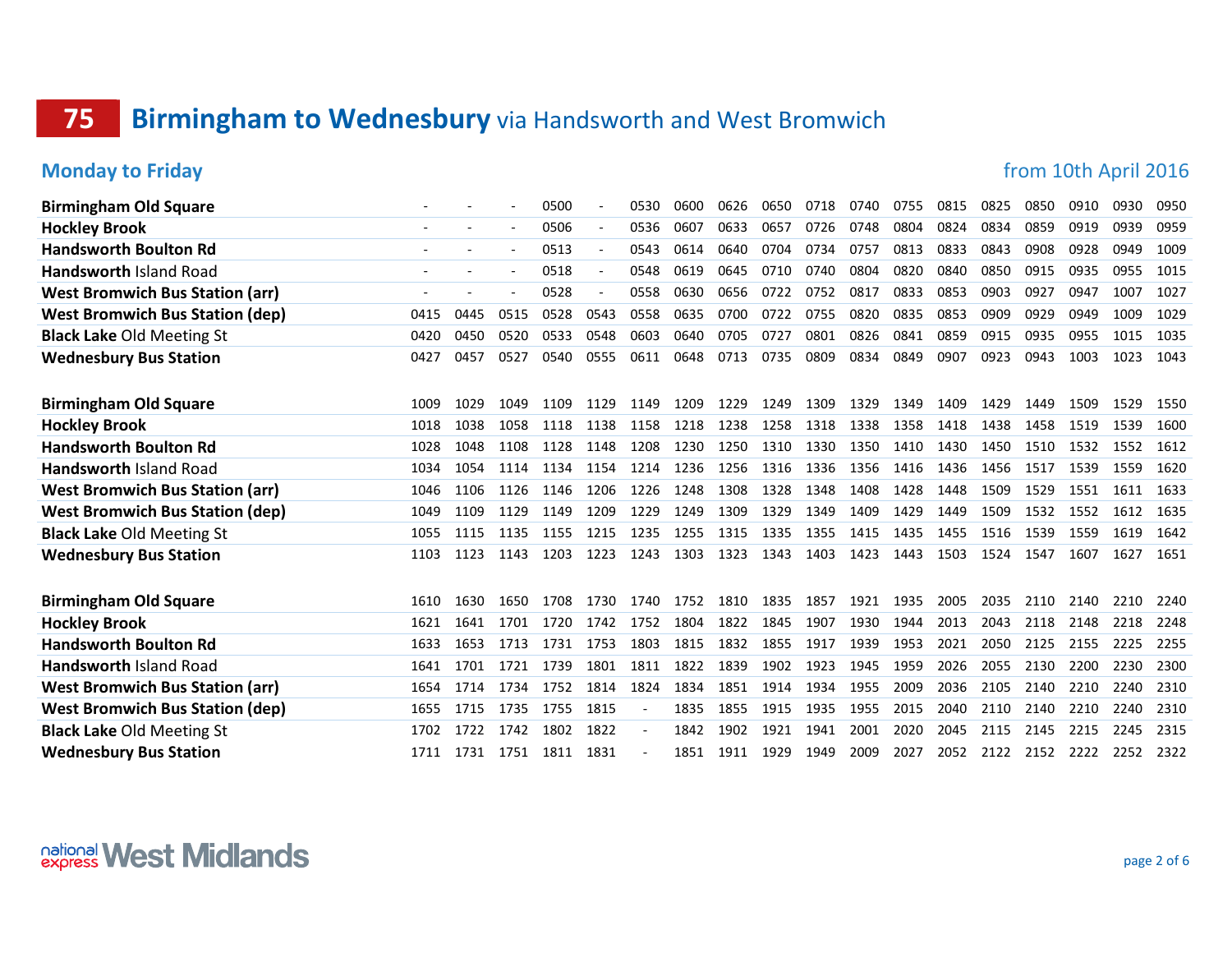# **75 Wednesbury to Birmingham** via West Bromwich and Handsworth

### Saturday from 10th April 2016

| <b>Wednesbury Bus Station</b>          | 0430 | 0500 | 0530 | 0600 | 0630 | 0700 | 0727      | 0750 | 0810 | 0830 | 0849 | 0912 | 0935 | 0955 | 1015 | 1035 | 1055 | 1115 |
|----------------------------------------|------|------|------|------|------|------|-----------|------|------|------|------|------|------|------|------|------|------|------|
| <b>Black Lake Old Meeting St</b>       | 0437 | 0507 | 0537 | 0607 | 0637 | 0707 | 0734      | 0758 | 0818 | 0839 | 0858 | 0922 | 0945 | 1005 | 1025 | 1045 | 1105 | 1125 |
| <b>West Bromwich Bus Station (arr)</b> | 0442 | 0512 | 0542 | 0612 | 0642 | 0712 | 0740      | 0804 | 0824 | 0846 | 0905 | 0930 | 0953 | 1013 | 1033 | 1053 | 1113 | 1133 |
| <b>West Bromwich Bus Station (dep)</b> | 0445 | 0515 | 0545 | 0612 | 0643 | 0713 | 0741      | 0809 | 0830 | 0855 | 0905 | 0935 | 0955 | 1016 | 1036 | 1056 | 1116 | 1136 |
| <b>Handsworth Island Road</b>          | 0454 | 0524 | 0554 | 0621 | 0652 | 0722 | 0750      | 0818 | 0841 | 0906 | 0916 | 0947 | 1007 | 1028 | 1048 | 1108 | 1128 | 1148 |
| <b>Handsworth Boulton Rd</b>           | 0500 | 0530 | 0600 | 0627 | 0658 | 0728 | 0756      | 0826 | 0849 | 0914 | 0924 | 0955 | 1015 | 1036 | 1056 | 1116 | 1136 | 1156 |
| <b>Hockley Brook</b>                   | 0506 | 0536 | 0606 | 0633 | 0704 | 0734 | 0803      | 0833 | 0856 | 0921 | 0931 | 1004 | 1024 | 1045 | 1105 | 1125 | 1145 | 1205 |
| <b>Birmingham Old Square</b>           | 0514 | 0544 | 0614 | 0641 | 0712 | 0743 | 0812      | 0843 | 0906 | 0931 | 0941 | 1014 | 1034 | 1055 | 1115 | 1135 | 1155 | 1215 |
| <b>Wednesbury Bus Station</b>          | 1135 | 1155 | 1215 | 1235 | 1255 | 1315 | 1335      | 1355 | 1415 | 1435 | 1455 | 1515 | 1535 | 1555 | 1615 | 1635 | 1655 | 1715 |
| <b>Black Lake Old Meeting St</b>       | 1145 | 1205 | 1225 | 1245 | 1305 | 1325 | 1345      | 1405 | 1425 | 1445 | 1505 | 1525 | 1545 | 1605 | 1625 | 1645 | 1705 | 1723 |
| <b>West Bromwich Bus Station (arr)</b> | 1153 | 1213 | 1233 | 1253 | 1313 | 1333 | 1353      | 1413 | 1433 | 1453 | 1513 | 1533 | 1553 | 1613 | 1633 | 1653 | 1713 | 1731 |
| <b>West Bromwich Bus Station (dep)</b> | 1156 | 1216 | 1236 | 1256 | 1316 | 1336 | 1356      | 1416 | 1436 | 1456 | 1516 | 1536 | 1556 | 1616 | 1636 | 1656 | 1716 | 1736 |
| <b>Handsworth Island Road</b>          | 1208 | 1228 | 1248 | 1308 | 1328 | 1348 | 1408      | 1428 | 1448 | 1508 | 1528 | 1548 | 1608 | 1628 | 1648 | 1708 | 1728 | 1748 |
| <b>Handsworth Boulton Rd</b>           | 1217 | 1237 | 1257 | 1317 | 1337 | 1357 | 1417      | 1437 | 1457 | 1517 | 1537 | 1557 | 1617 | 1637 | 1657 | 1717 | 1737 | 1757 |
| <b>Hockley Brook</b>                   | 1226 | 1246 | 1306 | 1326 | 1346 | 1406 | 1426      | 1446 | 1506 | 1526 | 1546 | 1606 | 1626 | 1646 | 1706 | 1725 | 1745 | 1805 |
| <b>Birmingham Old Square</b>           | 1236 | 1256 | 1316 | 1336 | 1356 | 1416 | 1436 1456 |      | 1516 | 1536 | 1556 | 1616 | 1636 | 1656 | 1716 | 1735 | 1755 | 1815 |
| <b>Wednesbury Bus Station</b>          | 1735 | 1755 | 1815 | 1835 | 1900 | 1925 | 1955      | 2025 | 2055 | 2125 | 2155 | 2225 | 2300 | 2325 | 2355 |      |      |      |
| <b>Black Lake Old Meeting St</b>       | 1743 | 1803 | 1823 | 1843 | 1908 | 1933 | 2003      | 2032 | 2102 | 2132 | 2202 | 2232 | 2307 | 2332 | 0002 |      |      |      |
| <b>West Bromwich Bus Station (arr)</b> | 1751 | 1811 | 1831 | 1850 | 1915 | 1939 | 2009      | 2037 | 2107 | 2137 | 2207 | 2237 | 2312 | 2337 | 0007 |      |      |      |
| <b>West Bromwich Bus Station (dep)</b> | 1756 | 1816 | 1832 | 1852 | 1920 | 1940 | 2011      | 2038 | 2108 | 2138 | 2208 | 2238 | 2313 |      |      |      |      |      |
| <b>Handsworth Island Road</b>          | 1808 | 1828 | 1843 | 1903 | 1931 | 1951 | 2022      | 2047 | 2117 | 2147 | 2217 | 2247 | 2322 |      |      |      |      |      |
| <b>Handsworth Boulton Rd</b>           | 1817 | 1837 | 1851 | 1911 | 1938 | 1958 | 2029      | 2054 | 2124 | 2154 | 2224 | 2254 | 2329 |      |      |      |      |      |
| <b>Hockley Brook</b>                   | 1825 | 1844 | 1858 | 1917 | 1945 | 2005 | 2035      | 2100 | 2130 | 2200 | 2230 | 2300 | 2335 |      |      |      |      |      |
| <b>Birmingham Old Square</b>           | 1835 | 1854 | 1908 | 1926 | 1955 | 2015 | 2044      | 2109 | 2139 | 2209 | 2239 | 2309 | 2344 |      |      |      |      |      |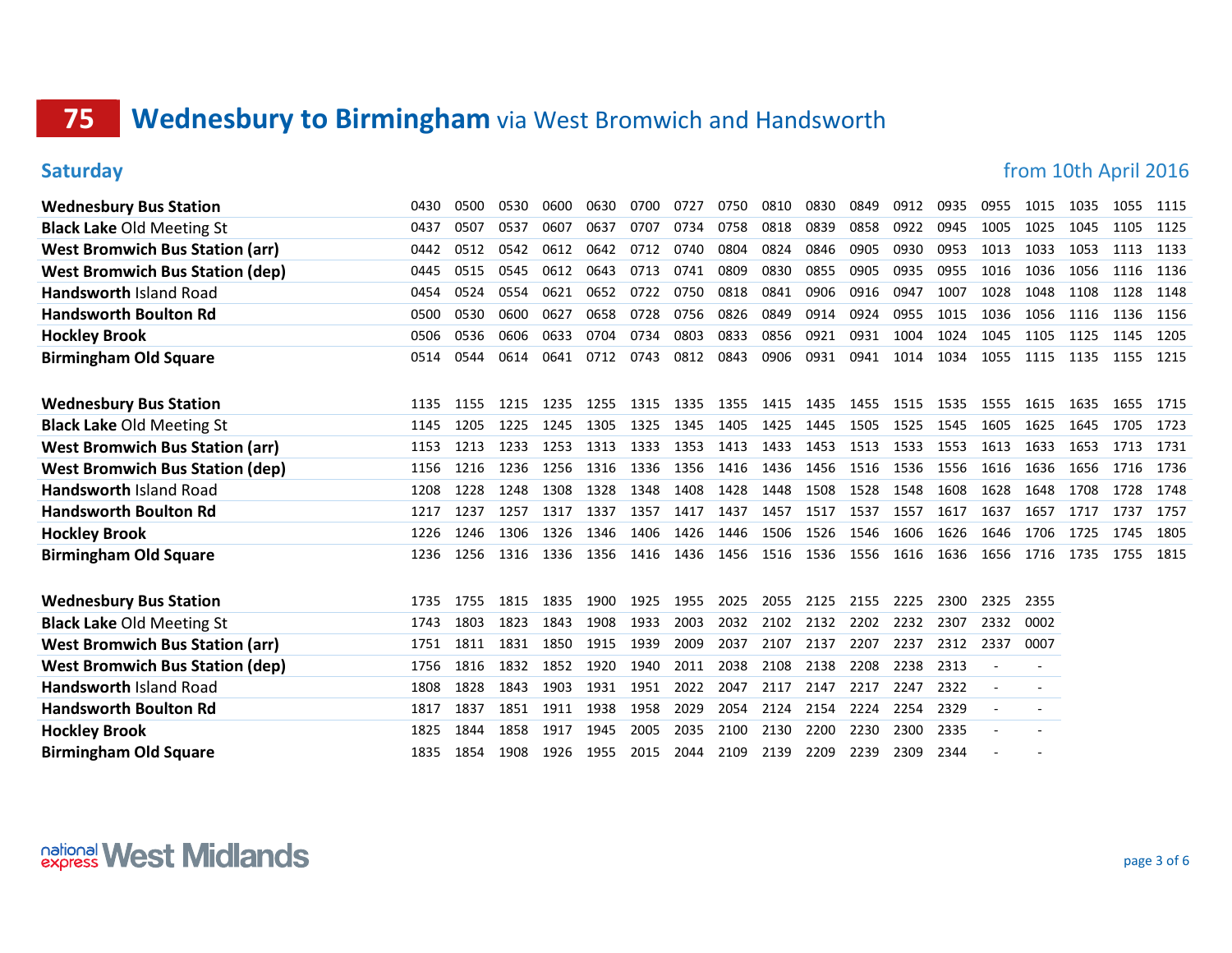## 75 Birmingham to Wednesbury via Handsworth and West Bromwich

### Saturday from 10th April 2016

| <b>Birmingham Old Square</b>           |      |      | 0515 | 0545 | 0615 | 0645 | 0715 | 0735 | 0755 | 0810 | 0830 | 0855 | 0910 | 0930 | 0950 | 1010 | 1030 | 1050 |
|----------------------------------------|------|------|------|------|------|------|------|------|------|------|------|------|------|------|------|------|------|------|
| <b>Hockley Brook</b>                   |      |      | 0521 | 0551 | 0621 | 0651 | 0721 | 0742 | 0802 | 0817 | 0838 | 0903 | 0918 | 0939 | 0959 | 1019 | 1039 | 1059 |
| <b>Handsworth Boulton Rd</b>           |      |      | 0528 | 0558 | 0628 | 0658 | 0728 | 0749 | 0809 | 0825 | 0846 | 0911 | 0926 | 0949 | 1009 | 1029 | 1049 | 1109 |
| <b>Handsworth Island Road</b>          |      |      | 0533 | 0603 | 0633 | 0703 | 0733 | 0754 | 0814 | 0831 | 0852 | 0917 | 0932 | 0955 | 1015 | 1035 | 1055 | 1115 |
| <b>West Bromwich Bus Station (arr)</b> |      |      | 0543 | 0613 | 0643 | 0713 | 0744 | 0805 | 0825 | 0843 | 0904 | 0929 | 0944 | 1007 | 1027 | 1047 | 1107 | 1127 |
| <b>West Bromwich Bus Station (dep)</b> | 0445 | 0515 | 0545 | 0615 | 0645 | 0715 | 0745 | 0809 | 0829 | 0849 | 0909 | 0929 | 0949 | 1009 | 1029 | 1049 | 1109 | 1129 |
| <b>Black Lake Old Meeting St</b>       | 0450 | 0520 | 0550 | 0620 | 0650 | 0720 | 0750 | 0814 | 0834 | 0854 | 0914 | 0934 | 0955 | 1015 | 1035 | 1055 | 1115 | 1135 |
| <b>Wednesbury Bus Station</b>          | 0457 | 0527 | 0557 | 0627 | 0657 | 0727 | 0757 | 0821 | 0842 | 0902 | 0922 | 0942 | 1003 | 1023 | 1043 | 1103 | 1123 | 1143 |
| <b>Birmingham Old Square</b>           | 1110 | 1130 | 1149 | 1209 | 1229 | 1249 | 1309 | 1329 | 1349 | 1409 | 1429 | 1449 | 1509 | 1529 | 1549 | 1609 | 1629 | 1649 |
| <b>Hockley Brook</b>                   | 1119 | 1139 | 1158 | 1218 | 1238 | 1258 | 1318 | 1338 | 1358 | 1418 | 1438 | 1458 | 1518 | 1538 | 1558 | 1618 | 1638 | 1658 |
| <b>Handsworth Boulton Rd</b>           | 1129 | 1149 | 1208 | 1230 | 1250 | 1310 | 1330 | 1350 | 1410 | 1430 | 1450 | 1510 | 1530 | 1550 | 1610 | 1630 | 1650 | 1710 |
| <b>Handsworth Island Road</b>          | 1135 | 1155 | 1214 | 1236 | 1256 | 1316 | 1336 | 1356 | 1416 | 1436 | 1456 | 1516 | 1536 | 1556 | 1616 | 1636 | 1656 | 1716 |
| <b>West Bromwich Bus Station (arr)</b> | 1147 | 1207 | 1226 | 1248 | 1308 | 1328 | 1348 | 1408 | 1428 | 1448 | 1508 | 1528 | 1548 | 1608 | 1628 | 1648 | 1708 | 1728 |
| <b>West Bromwich Bus Station (dep)</b> | 1149 | 1208 | 1229 | 1249 | 1309 | 1329 | 1349 | 1409 | 1429 | 1449 | 1509 | 1529 | 1549 | 1609 | 1629 | 1649 | 1709 | 1730 |
| <b>Black Lake Old Meeting St</b>       | 1155 | 1214 | 1235 | 1255 | 1315 | 1335 | 1355 | 1415 | 1435 | 1455 | 1515 | 1535 | 1555 | 1615 | 1635 | 1655 | 1715 | 1736 |
| <b>Wednesbury Bus Station</b>          | 1203 | 1222 | 1243 | 1303 | 1323 | 1343 | 1403 | 1423 | 1443 | 1503 | 1523 | 1543 | 1603 | 1623 | 1643 | 1703 | 1723 | 1744 |
| <b>Birmingham Old Square</b>           | 1710 | 1730 | 1750 | 1815 | 1835 | 1857 | 1921 | 1935 | 2005 | 2035 | 2110 | 2140 | 2210 | 2240 | 2310 | 2350 |      |      |
| <b>Hockley Brook</b>                   | 1719 | 1739 | 1759 | 1824 | 1844 | 1906 | 1930 | 1944 | 2013 | 2043 | 2118 | 2148 | 2218 | 2248 | 2318 | 2358 |      |      |
| <b>Handsworth Boulton Rd</b>           | 1731 | 1751 | 1811 | 1836 | 1854 | 1916 | 1939 | 1953 | 2021 | 2050 | 2125 | 2155 | 2225 | 2255 | 2325 | 0005 |      |      |
| Handsworth Island Road                 | 1737 | 1757 | 1817 | 1842 | 1900 | 1922 | 1945 | 1959 | 2026 | 2055 | 2130 | 2200 | 2230 | 2300 | 2330 | 0010 |      |      |
| <b>West Bromwich Bus Station (arr)</b> | 1749 | 1809 | 1829 | 1853 | 1911 | 1933 | 1956 | 2010 | 2036 | 2105 | 2140 | 2210 | 2240 | 2310 | 2340 | 0020 |      |      |
| <b>West Bromwich Bus Station (dep)</b> | 1752 | 1814 | 1836 | 1856 | 1916 | 1936 | 1956 | 2016 | 2040 | 2110 | 2140 | 2210 | 2240 | 2310 | 2340 | 0020 |      |      |
| <b>Black Lake Old Meeting St</b>       | 1758 | 1820 | 1842 | 1902 | 1922 | 1942 | 2002 | 2021 | 2045 | 2115 | 2145 | 2215 | 2245 | 2315 | 2345 | 0025 |      |      |
| <b>Wednesbury Bus Station</b>          | 1806 | 1828 | 1850 | 1910 | 1930 | 1950 | 2010 | 2028 | 2052 | 2122 | 2152 | 2222 | 2252 | 2322 | 2352 | 0032 |      |      |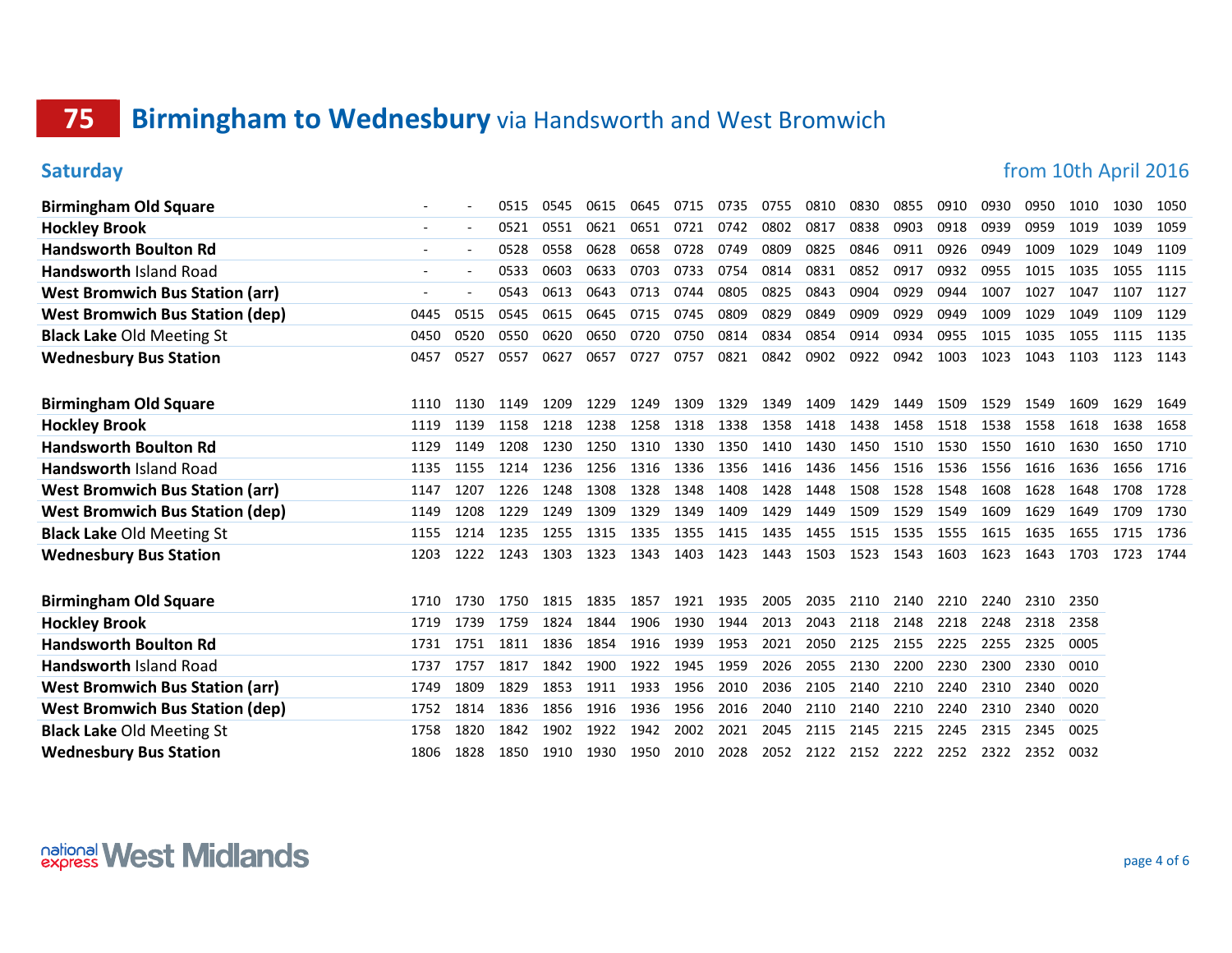## 75 Birmingham to Wednesbury via Handsworth and West Bromwich

### Sunday from 10th April 2016

| <b>Birmingham Old Square</b>           | 0700 | 0740 |      | 0810 | 0845 | 0915 | 0945 | 1015 | 1040 | 1110 | 1140 | 1210 | 1240 | 1310 | 1340 | 1410 | 1440 | 1510 |
|----------------------------------------|------|------|------|------|------|------|------|------|------|------|------|------|------|------|------|------|------|------|
| <b>Hockley Brook</b>                   | 0706 | 0746 |      | 0817 | 0852 | 0922 | 0952 | 1023 | 1048 | 1118 | 1148 | 1218 | 1248 | 1318 | 1348 | 1418 | 1448 | 1518 |
| <b>Handsworth Boulton Rd</b>           | 0713 | 0753 |      | 0824 | 0859 | 0929 | 0959 | 1032 | 1057 | 1127 | 1157 | 1228 | 1258 | 1328 | 1358 | 1428 | 1458 | 1528 |
| <b>Handsworth Island Road</b>          | 0718 | 0758 |      | 0829 | 0904 | 0934 | 1004 | 1037 | 1102 | 1132 | 1202 | 1234 | 1304 | 1334 | 1404 | 1434 | 1504 | 1534 |
| <b>West Bromwich Bus Station (arr)</b> | 0728 | 0808 |      | 0839 | 0914 | 0944 | 1014 | 1047 | 1113 | 1143 | 1213 | 1245 | 1315 | 1345 | 1415 | 1445 | 1515 | 1545 |
| <b>West Bromwich Bus Station (dep)</b> | 0730 | 0808 | 0830 | 0845 | 0917 | 0947 | 1017 | 1047 | 1117 | 1147 | 1217 | 1247 | 1317 | 1347 | 1417 | 1447 | 1517 | 1547 |
| <b>Black Lake Old Meeting St</b>       | 0735 | 0813 | 0835 | 0850 | 0922 | 0952 | 1023 | 1053 | 1123 | 1153 | 1223 | 1253 | 1323 | 1353 | 1423 | 1453 | 1523 | 1553 |
| <b>Wednesbury Bus Station</b>          | 0741 | 0819 | 0842 | 0857 | 0929 | 0959 | 1031 | 1101 | 1131 | 1201 | 1231 | 1301 | 1331 | 1401 | 1431 | 1501 | 1531 | 1601 |
|                                        |      |      |      |      |      |      |      |      |      |      |      |      |      |      |      |      |      |      |
| <b>Birmingham Old Square</b>           | 1540 | 1610 | 1640 | 1710 | 1740 | 1810 | 1840 | 1904 | 1940 | 2010 | 2040 | 2110 | 2140 | 2210 | 2240 | 2310 | 2350 |      |
| <b>Hockley Brook</b>                   | 1548 | 1618 | 1648 | 1718 | 1748 | 1818 | 1848 | 1912 | 1948 | 2018 | 2048 | 2118 | 2148 | 2218 | 2248 | 2318 | 2358 |      |
| <b>Handsworth Boulton Rd</b>           | 1558 | 1628 | 1658 | 1728 | 1758 | 1827 | 1857 | 1921 | 1955 | 2025 | 2055 | 2125 | 2155 | 2225 | 2255 | 2325 | 0005 |      |
| <b>Handsworth Island Road</b>          | 1604 | 1634 | 1704 | 1734 | 1804 | 1832 | 1902 | 1926 | 2000 | 2030 | 2100 | 2130 | 2200 | 2230 | 2300 | 2330 | 0010 |      |
| <b>West Bromwich Bus Station (arr)</b> | 1615 | 1645 | 1715 | 1745 | 1814 | 1842 | 1912 | 1936 | 2010 | 2040 | 2110 | 2140 | 2210 | 2240 | 2310 | 2340 | 0020 |      |
| <b>West Bromwich Bus Station (dep)</b> | 1617 | 1647 | 1717 | 1747 | 1817 | 1847 | 1917 | 1942 | 2010 | 2040 | 2110 | 2140 | 2210 | 2240 | 2310 | 2340 | 0020 |      |
| <b>Black Lake Old Meeting St</b>       | 1623 | 1653 | 1723 | 1753 | 1822 | 1852 | 1922 | 1947 | 2015 | 2045 | 2115 | 2145 | 2215 | 2245 | 2315 | 2345 | 0025 |      |